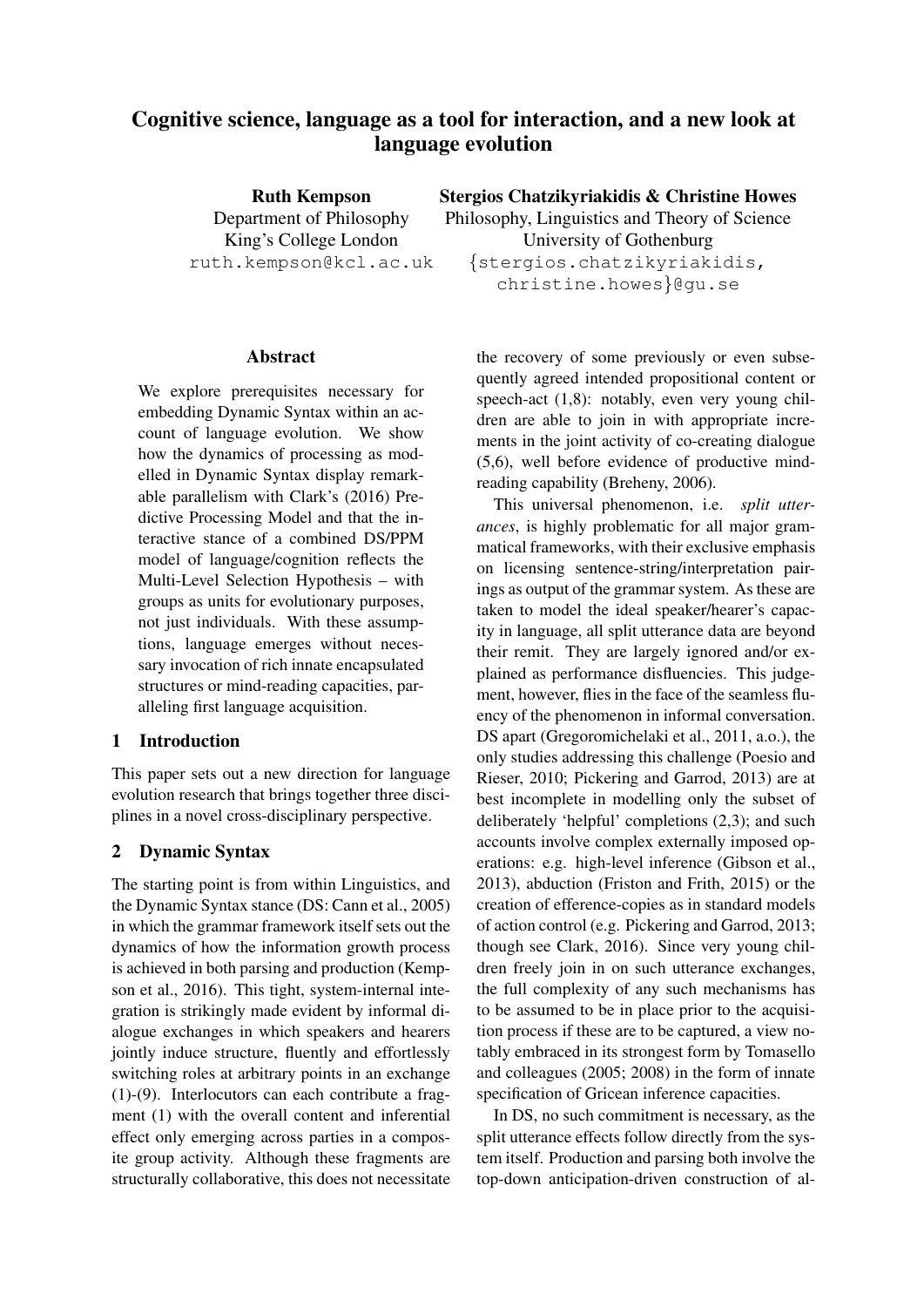| (1)<br>We're going to<br><b>A:</b><br>B:<br>Burbage to see Ann, Auntie Ann<br>C:<br>with the dogs?<br>B:<br>if you look after them. | (2)<br>I shall need the<br>Homeowner:<br>Gardener:<br>mattock.<br>For breaking up clods of<br><b>IBNCI</b><br>earth.                             | (3)<br>Have all the students handed in<br>A:<br><b>B:</b><br>their term papers?<br>or even any assignments<br>A:                                                                                                                                                   |
|-------------------------------------------------------------------------------------------------------------------------------------|--------------------------------------------------------------------------------------------------------------------------------------------------|--------------------------------------------------------------------------------------------------------------------------------------------------------------------------------------------------------------------------------------------------------------------|
| (4)<br>I'm afraid I burned the kitchen<br>Sue:<br>ceiling.<br>Michael:<br>Did you burn<br>myself? No, fortunately not.<br>Sue:      | (5)<br>Old McDonald had a farm<br>Carer:<br>$E-I-E-I-O.$<br>And on that farm he had a<br>Child:<br>COW.                                          | (6)<br>And your name is<br><b>Teacher:</b><br>Child:<br>Mary                                                                                                                                                                                                       |
| (7)<br>And they ignored the conspirators<br>A:<br>who were<br>$\bf B$ :<br>Geoff Hoon and Patricia Hewitt<br>[BBC Radio 4 06/09/10] | (8)<br>$(A \text{ and } B \text{ arguing})$<br>It's clear from what you've<br>A:<br>just said that<br>B:<br>that I am completely vindi-<br>cated | (9)<br>(T(herapist) and C(lient))<br>T:<br>Your sponsor before<br>C:<br>was a woman.<br>T:<br>Yeah.<br>$\mathbf{C}$<br>But I only called her every three months.<br>T:<br>And so your sobriety now, in AA [is]<br>$\mathbf{C}$<br>[Ferrara 1992]<br>[is] at a year |

#### Figure 1: Examples

ternative interpretations directly establishing step by step coordination, with competing emergent interpretations involving probabilistic weightings with consistency checking filtering out errors (Eshghi et al., 2013; Hough and Purver, 2014; Kempson et al., 2015), and positive and negative feedback constraining the searchspace (Eshghi et al., 2015). Online processing is thus modelled as system-internal structural growth (Chatzikyriakidis and Kempson, 2011; Kempson et al., 2016) and not via the grammar plus externally defined parsing/production modules. This captures standard sentence or subsentential-level morphosyntactic phenomena, all the way up to discourse effects such as ellipsis and dialogue data (1)-(9). This is an advantage over other frameworks, in which some (sometimes non-conservative) extensions need to be made.

On the DS view, to the contrary, the interaction emerges from the fact that all parties are using the same structure building strategies. The coordinative effect is a direct consequence of incorporating the dynamics of online processing within the grammar formalism. There is no invocation or presumption of grammar-external inference to achieve the interactivity intrinsic to dialogic exchanges. However, although this ability is freely made use of once it has become available to the language user, it is not a sine qua non for language development. Indeed, even on the assumption that a mind-reading capacity plays a large part in adult cooperativity, it is notable that the assumptions of shared IDENTITY are never guaranteeable. Despite this, the effectiveness of interaction is almost never jeopardised, and even in cases where corrections/clarifications are warranted, successful interactive exchange is buttressed through such overt clarifications.

Recent computational work confirms both the

viability of DS as a grammar formalism, its fit to include multimodal data to parse or generate complex dialogue data (e.g. corrections, elliptical fragments, split utterances), and the provision it makes available to enable a large amount of dialogue data to be acquired from very small amounts of unannotated data (actually, just one sentence), using a combination of DS and Reinforcement Learning (Yu et al., 2016; Kalatzis et al., 2016). Earlier work (Eshghi et al., 2013) has shown that an incremental semantic grammar can be acquired using limited data. Both the training and test data are taken from utterances in the CHILDES corpus paired with their logical forms expressed using Type Theory with Records (TTR: Cooper, 2005). The system input is comprised of: (i) a fixed set of computational DS actions (language general structure building mechanisms); (ii) a training set of the form  $\langle S_i, RT_i \rangle$ , where  $\langle S_i \rangle$  are sentences of the language and  $\langle RT_i \rangle$  their targeted semantic representations. The output induces lexical actions for the individual words, probabilistically decomposing the possible sequences of actions that lead to the complete target semantic representations.<sup>1</sup> The results suggest that grammar induction of a probabilistic grammar in an incremental, semantic model like DS can be done effectively without prior assumptions of syntactic structure. On a more general level, this might point to the possibility of a set of language independent (and potentially domain general) computational actions that given appropriate data can induce domain specific systems (e.g. lexical actions for individual words).

#### 3 The Predictive Processing Model

This perspective fits directly into a larger cognitive science perspective along two dimensions, that of

<sup>&</sup>lt;sup>1</sup>The interested reader is directed to Eshghi et al.  $(2013)$ for more details.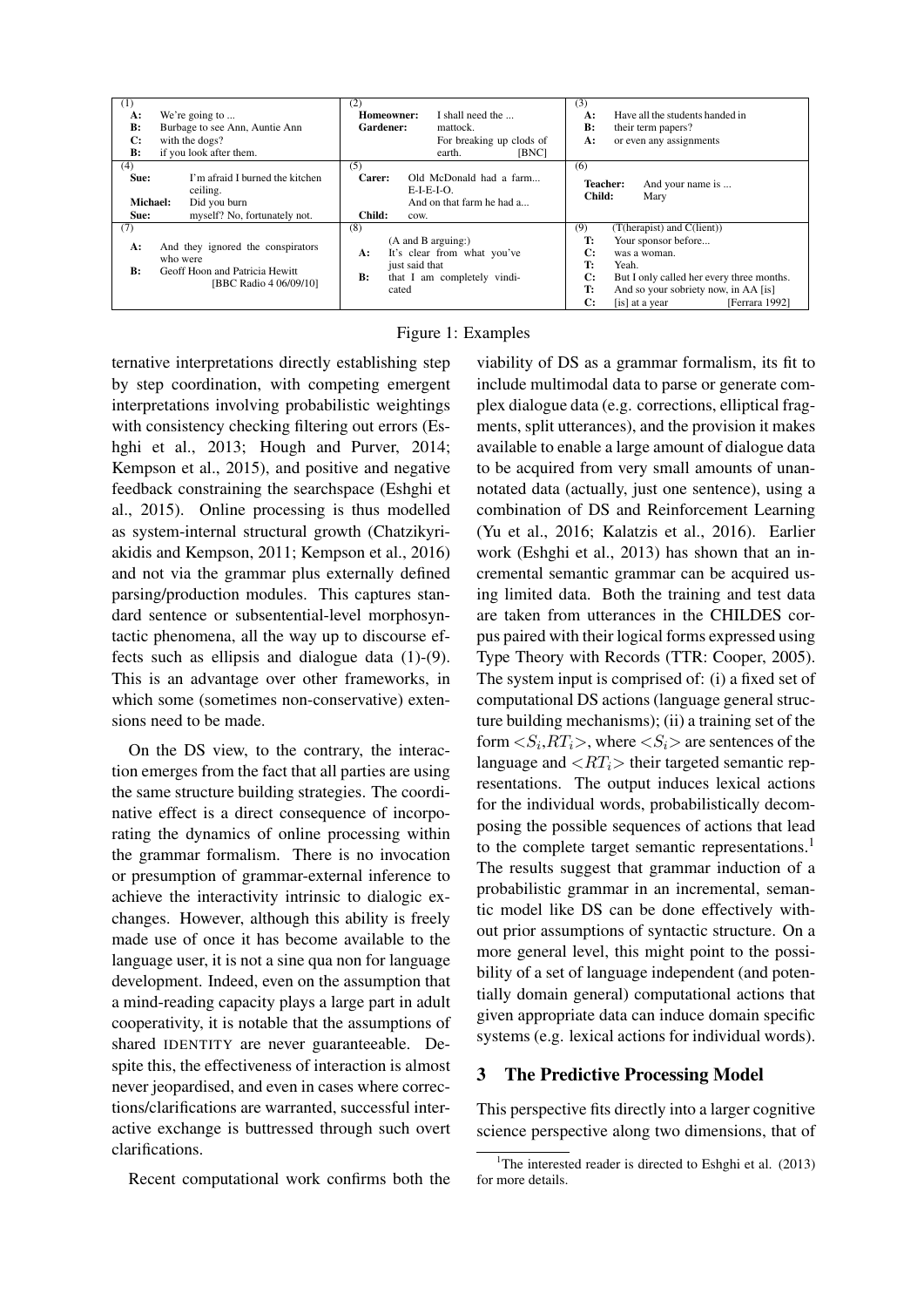an integrated nonmodular cognitive system, and that of how language might have evolved as a departure within such a cognitive system. First, we find notable parallels between the Dynamic Syntax perspective and the Clark (2013; 2016) view of cognition modelled as a generative Predictive Process (PPM). PPM equally argues that action and perception act in tandem and invokes neither higher order intentions nor an efference copy construction to yield interactional effects. In PPM, as in DS, context is everything: brains are predictive engines (not passive modular input systems) using their own immediate and encyclopaedic context at every step to guess the structure/shape of the incoming sensory array, which forms 80% of the burden of processing. DS can thus be viewed as a specialisation of the dynamics of the PPM framework, viewing language as a set of action transitions from one context state to another. Context itself is also characterised in process-terms of growth rather than a static store. The addition of DS extends the PPM by adding the dimension of manifest interaction for which language is the central tool. Within this extended model, there are two variants; and on either variant, this nesting of the DS model of language within PPM yields a yet larger perspective – that of language evolution.

Current work on language evolution is split between two extremes. At one end are those who see language as innate and encapsulated. Language is just one amongst a (large) number of modules, each with their specialised niche, requiring some form of glue-language to relate one vocabulary with another; and no adaptationist account is possible (Fitch et al., 2005). At the other extreme are those who see acquisition of language as emerging out of the dynamics of communication, with the panoply of Gricean-style axioms and mind-reading capacities taken to be a necessary prerequisite for acquisition of language, hence innate (Tomasello, 2008; Jaeger, 2007; Christiansen and Chater, 2016). Under all these views, the emergence of language is parasitic on the not unproblematic assumption that language itself is a specialised module, not reducible to more general cognitive architecture. Either type of account requires a significant shift away from a general inferentialist system by some form of switch mechanism to an encapsulated language faculty not expressible in the same terms as the general cognitive system. There are variants between these extremes, amongst which Kirby et al. (2008) argue that compositionality in language can be learned without predispositions, offering a counter-argument to the innateness view of language and its anti-adaptationist stance.

## 4 The Multilevel Selection Hypothesis

In addition, a combined DS/PPM perspective suggests a view which reflects recent work in evolutionary biology urging a re-evaluation of groups as a unit for evolutionary purposes: the Multilevel Selection Hypothesis (MLSH: Sober and Wilson 1998; Wilson, 2002). On the MLSH view, evolution is seen as driven by two separate dimensions, individual- and group- level adaptivity. The potential of a group to form an adaptive unit turns on the successful balancing of these two conflicting dimensions requiring intra-group pressure to moderate rampant individualism. This dual-level perspective has not so far been taken up within the language evolution narrative, which remains based on individualistic competing selfish considerations. We now explore this in two steps.

Taking first an individual-centred basis DS offers a view of language broadly following (Kirby et al., 2008) in not having to stipulate either rich innate attributes of structure, or externally imposed innate higher-order inference capabilities as pre-requisite to language development, while opening up the potential for an MLSH form of explanation. With DS assumptions, the interactivity displayed by split utterances is seen as emerging from a background of rich interaction between co-participants without any necessity of shared agreed content, as vividly displayed in first language acquisition (Hilbrink et al., 2015). The in tandem co-construction by speaker and hearer of some sound-interpretation pairing is grounded in the already robustly established pattern of situated interactional behaviour between carer and child. The infant's non-language-based verbalising behaviour is interpreted by the carer as contributing to some verbal frame which she herself may have as the basis for engaging with the child in order to create the bonding achievable – even without any signalled content being conveyed (e.g. the peekaboo games which pre-linguistic children so enjoy; Clark and Casillas, 2016). Fragments such as one word utterances initiating the child's emerging language capability are also interpreted against the rich contextualisation of the carer, ei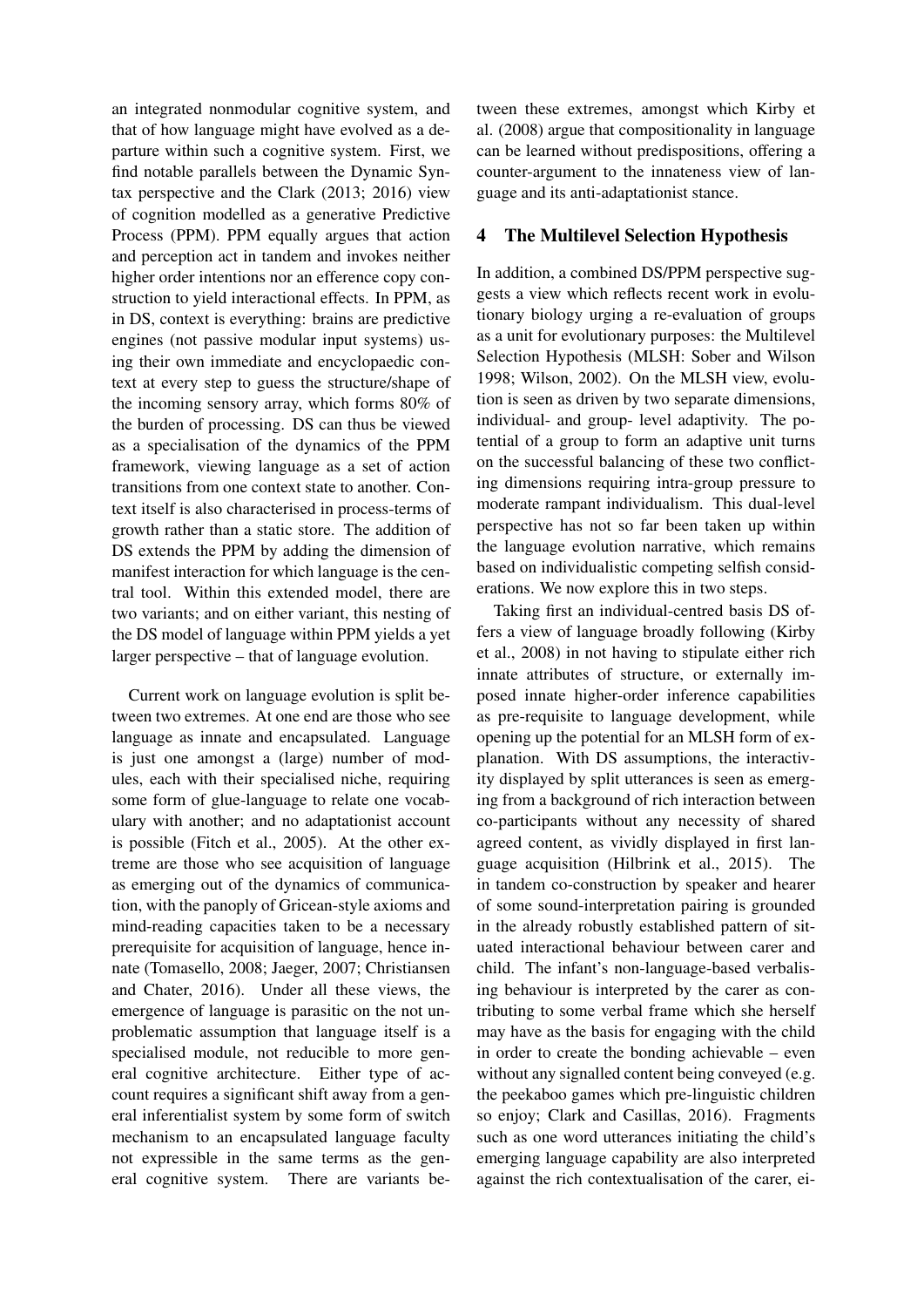ther in interpreting the child's minimal utterance, or in providing a frame relative to which the utterance provides an entirely successful completion (as in (5,6)), building on the pleasure in interaction which the infant and carer already share.

It is then a small second step to see this established interactivity as the basis for a new grouporiented perspective on language evolution. Successful utterance exchanges, even one word utterances, can be seen as achieving the same contextdependent interactional effect displayed by other primates but with the addition of manifest signalling of that interactional effect – from which the step of ascribing content to a signal could have developed (Kirby et al., 2008; Scott-Phillips et al., 2009). The inexorable interactive duplication by all parties in jointly building up the substructure to meaningfully support such utterances yields cumulative interactive effects, multiplied recursively with each additional language token. And with such interactions, repeated reiterations combine with internal cognitive pressure for simplification and cognitive economy and inexorably lead to routinisation effects, with macro sequences of actions becoming stored for ease of recoverability. This leads to recursive buttressing of the group ethos, without ever needing the identity of word tokens or their interpretation to be manifestly confirmed. Hence the uncontentiously effective group-forming trait of language which creates sharp barriers against those who cannot control the stored routinised string-interpretation pairings necessary to achieve the interactiveness that the language makes manifest. Moreover, though the role of mind-reading and explicit seeking of common goals in later stages of language and cognitive development remains an undoubted buttressing force for group consolidation, it no longer plays a role in triggering language emergence: rather, the merely approximate cross-speaker correspondence of string-interpretations set by each participant contributes to gradual language change in the face of cognitive and social pressures.

This contrasts with the Tomasello (2008) account in particular, which claims that the full apparatus of Gricean reasoning has to be innate: "communicative intentions of the cooperative (Gricean) kind [are] clearly a prerequisite for understanding symbols"; and "the idea of language without shared intentionality, even in one-unit expressions, is simply incoherent."(Tomasello et al., 2005, 724). It is notable that the considerable empirical data supposedly confirming this innate cooperativity and desire to be helpful to others, claimed to need dual representation of both speaker and hearer perspective for each individual participant, can all be explained relative to the weaker stance that it is the potential for interaction which is innate, and not a necessity of "shared contents" or "shared goals", with their problematic concept of identity of content. Tomasello et al. (2005) note the potential functionality of shared intentionality at the level of group selection, but do not develop it. On the DS view, the group dynamic IS the story, irreducibly so, in virtue of the characterisation of language as manifest mechanisms for securing online interactive exchange.

Finally, we can now see how the evolutionary advantage of language lies in its adaptivity both at the individual and group level. In contradistinction to both biological and cultural evolution (Sober and Wilson, 1998; Wilson, 2002), in which selfish behaviour is seen as having to be kept within bounds if optimal adaptivity is to be ensured, capacity for language is advantageous both for individual- and group- level adaptivity. It is adaptive for the individual because it enhances potential for interactive and cooperative exchange with others, with individual benefits in such cooperation not achievable without language. It is adaptive for the group because it buttresses group potential for survival in accentuating and distinguishing other competing groups. The claimed relative adaptivity of individual languages in their progressive shift to meeting the brain desiderata of providing input able to be processed fast against ever-evolving contexts (Christiansen and Chater, 2016), can now be replaced with the more appropriate view of languages as differing in the various culturally evolved sets of actions they license, all of them being subject to cognitive constraints associated with the pressures for rapid real-time processing.

#### References

- Richard Breheny. 2006. Communication and folk psychology. *Mind & Language*, 21(1):74–107.
- Ronnie Cann, Ruth Kempson, and Lutz Marten. 2005. *The Dynamics of Language*. Elsevier, Oxford.
- Stergios Chatzikyriakidis and Ruth Kempson. 2011. Standard modern and pontic greek person restric-